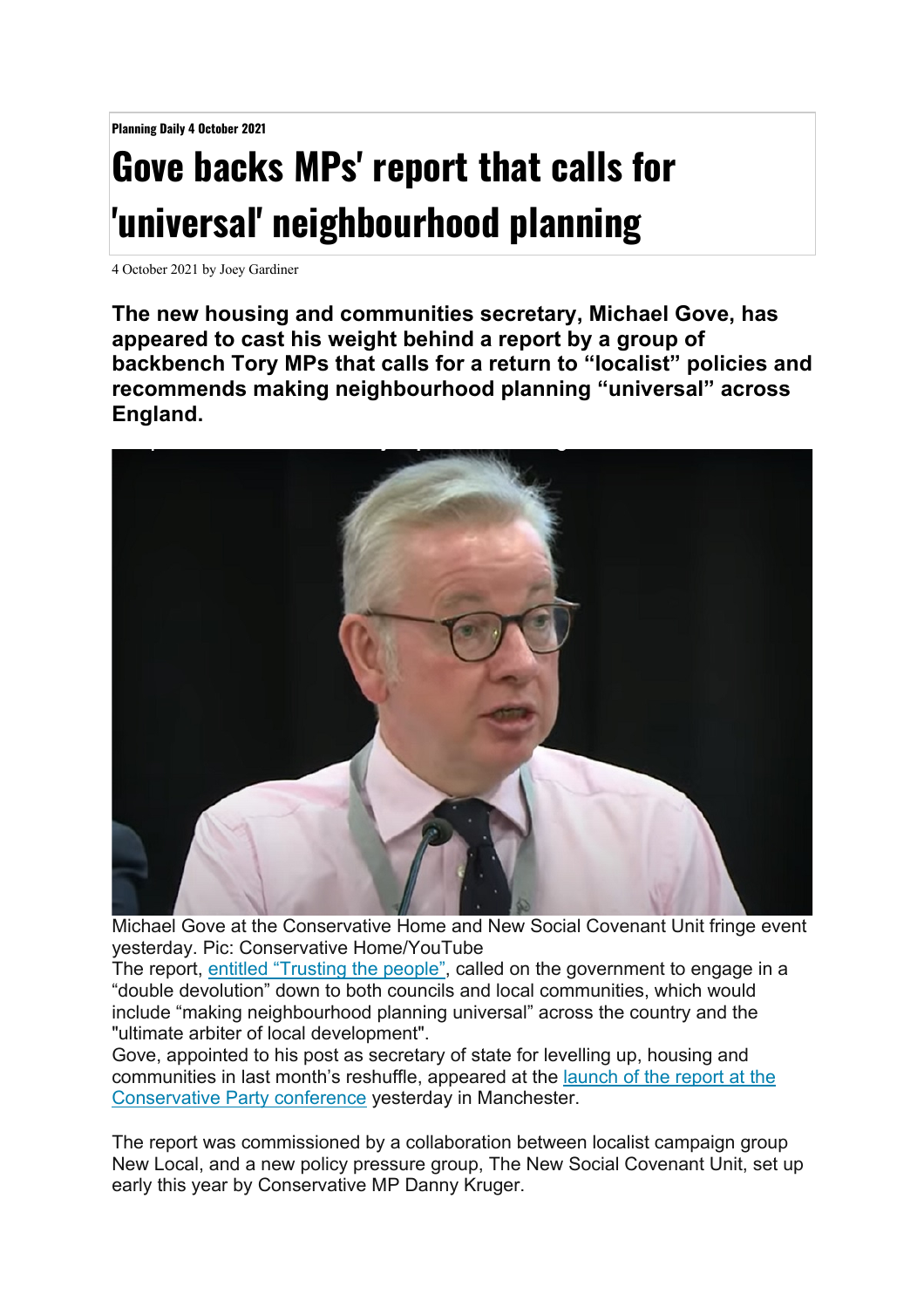Kruger was last month appointed a junior minister in Gove's department, acting as the secretary of state's parliamentary private secretary.

The report called for local authorities to deliberately put "public services and local assets into the hands of mutuals, social enterprises and charities which are run by local people", including in the planning sphere.

It said: "It means making neighbourhood planning universal and the ultimate arbiter of local development".

This new approach will "require Whitehall to change the way it works and listen to local places about what support they need based", the report adds.

Jerome Mayhew, MP for Broadland and one of the document's authors, said community power was the "logical conclusion of Brexit".

He said: "People who voted Leave in 2016 voted to take back control not just of our borders and laws, but of our communities and society itself.

"We need to do more than pass power from Brussels to Whitehall to town halls. We need to empower the practical people who live, work and can make a difference in local places."

Speaking at the launch, Gove said the Brexit referendum had demonstrated a "desire by people to take back control".

"That's entirely right," he added. "There was a sense in which many people felt they had been disempowered. It's been particularly acute in areas of deprivation."

The endorsement of the "localist" report comes as Gove is reported to have ordered a complete rethink of the reforms contained in last year's planning white paper, which have been criticised for being overtly centralising. The reforms proposed forcing local authorities to grant outline planning permission to schemes via strippedback local plans, and centrally-set mandatory housing targets for every local authority.

Gove is due to give his first major speech in his new role at the party conference this afternoon.

At the report launch, Gove also said that typical development forms had alienated many local communities from development, echoing findings from the 2020 report of the Building Better Building Beautiful Commission.

He said: "I'm an optimist we can build the hundreds of thousands of new homes we need in this country. But I don't think it's unfair to say that some of those responsible for providing new homes in the past have built them in a way hasn't been sufficiently sensitive not just environmental concerns, but also the question of beauty, and community.